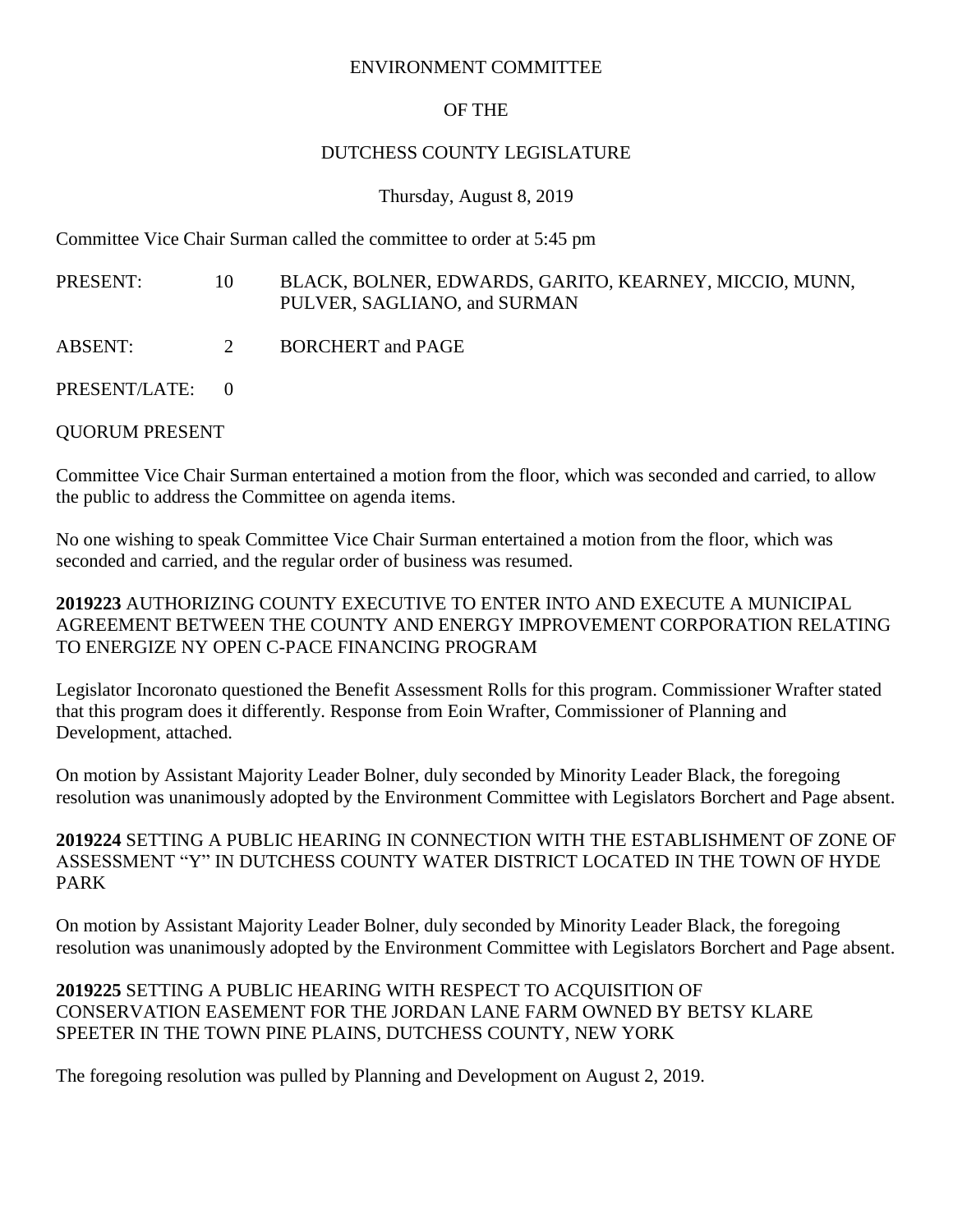## **2019226** SETTING A PUBLIC HEARING WITH RESPECT TO ACQUISITION OF CONSERVATION EASEMENT FOR THE MEILI FARM OWNED BY HANS JOERGE MEILI IN THE TOWN AMENIA, DUTCHESS COUNTY, NEW YORK

On motion by Assistant Majority Leader Bolner, duly seconded by Majority Leader Sagliano, the foregoing resolution was unanimously adopted by the Environment Committee with Legislators Borchert and Page absent.

There being no further business, the meeting was adjourned.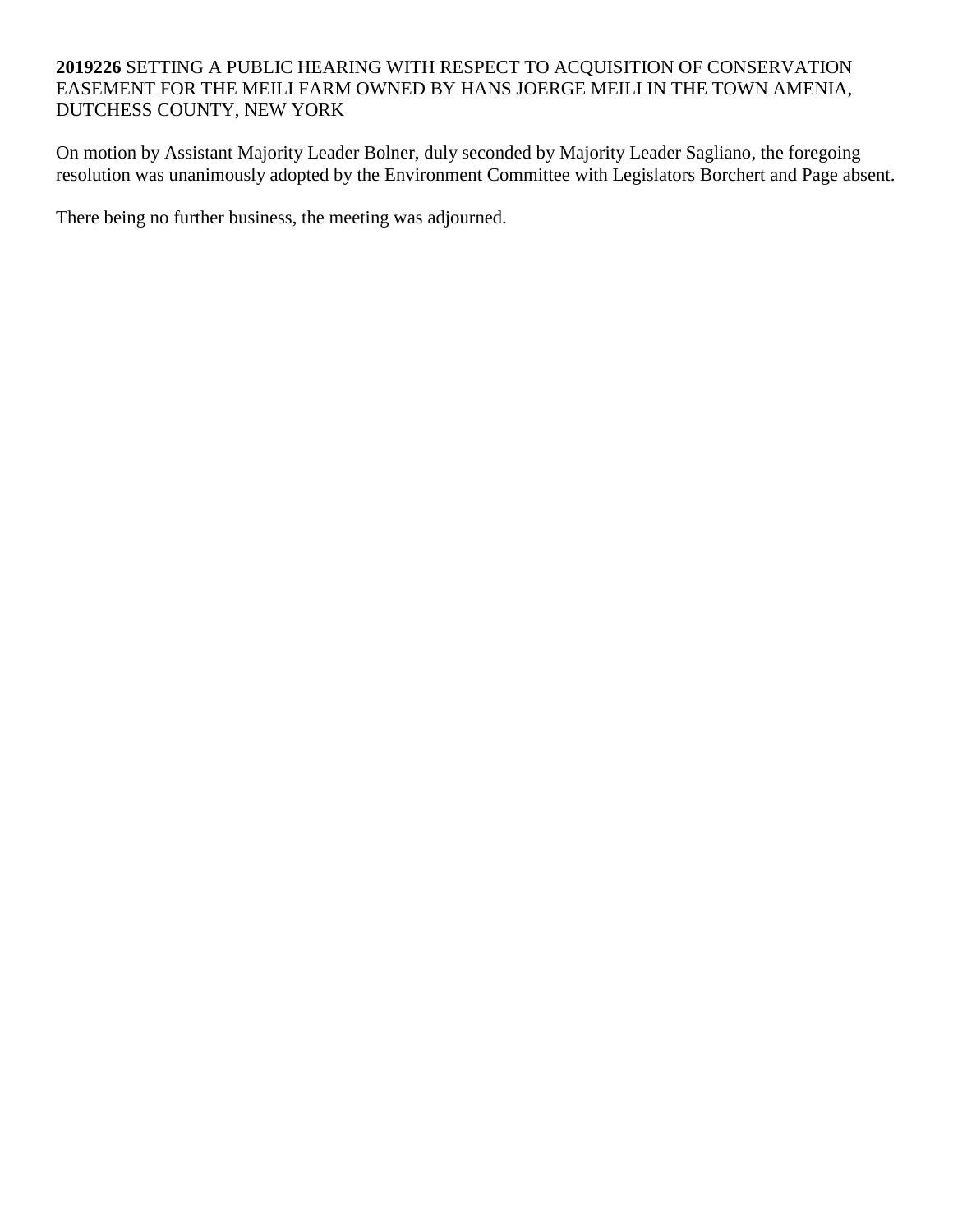#### **Hussing, Laura**

| From:         | Wrafter, Eoin                                                                            |
|---------------|------------------------------------------------------------------------------------------|
| Sent:         | Friday, August 9, 2019 1:48 PM                                                           |
| To:           | Incoronato, Joseph                                                                       |
| $\mathsf{Cc}$ | Wager, Leigh; Morris, Carolyn; Baiano, Chris; Hussing, Laura; Seelbach, Heidi; Fakhoury, |
|               | Linda                                                                                    |
| Subject:      | RE: Environment Committee Meeting Question                                               |

Legislator Incoronato,

The Energy Improvement Corporation was formed in 2013. Their articles of incorporation can be found here: https://energizeny.org/images/eicDocs/eicCorporate/2013 EIC Revised Certificate of Incorporation Adopted Aprl 4. pdf

https://energizeny.org/images/eicDocs/eicCorporate/2013 EIC Revised Certificate of Incorporation Adopted Apri 4. pdf

Regarding the lien: Please reference the proposed local law, page 5, section 7, paragraph A. The EIC does record a Benefit Assessment Lien in the land records of the municipality. The Benefit Assessment Lien is subordinate to municipal taxes and senior to any other lien on the property. The difference from the current program is that lien is paid directly to EIC removing the County from its collection and repayment in the case of a property owner default.

Eoin

**Eoin Wrafter, AICP Commissioner Dutchess County Planning and Development** 85 Civic Center Plaza, Suite 107 Poughkeepsie, NY 12601 Phone: (845) 486-3600 Fax: (845) 486-3610 Email: ewrafter@dutchessny.gov www.dutchessny.gov

لمطرد لمواجب والالتياني والمتعاون المنتقل وبالتواط والمستشر الحاوة كأدبت وكسور وسالتين From: Hussing, Laura <lhussing@dutchessny.gov> Sent: Friday, August 9, 2019 10:30 AM To: Baiano, Chris <cbaiano@dutchessny.gov> Cc: Wrafter, Eoin <ewrafter@dutchessny.gov>; Incoronato, Joseph <jincoronato@verizon.net>; Wager, Leigh <lwager@dutchessny.gov>; Morris, Carolyn <cmorris@dutchessny.gov> Subject: Environment Committee Meeting Question

Good morning,

During the Environment Committee meeting Legislator Incoronato questioned the Benefit Assessment Rolls for this program. Commissioner Wrafter stated that this contract is handled differently and he would let Legislator Incoronato know the new process by Monday.

Thank you,